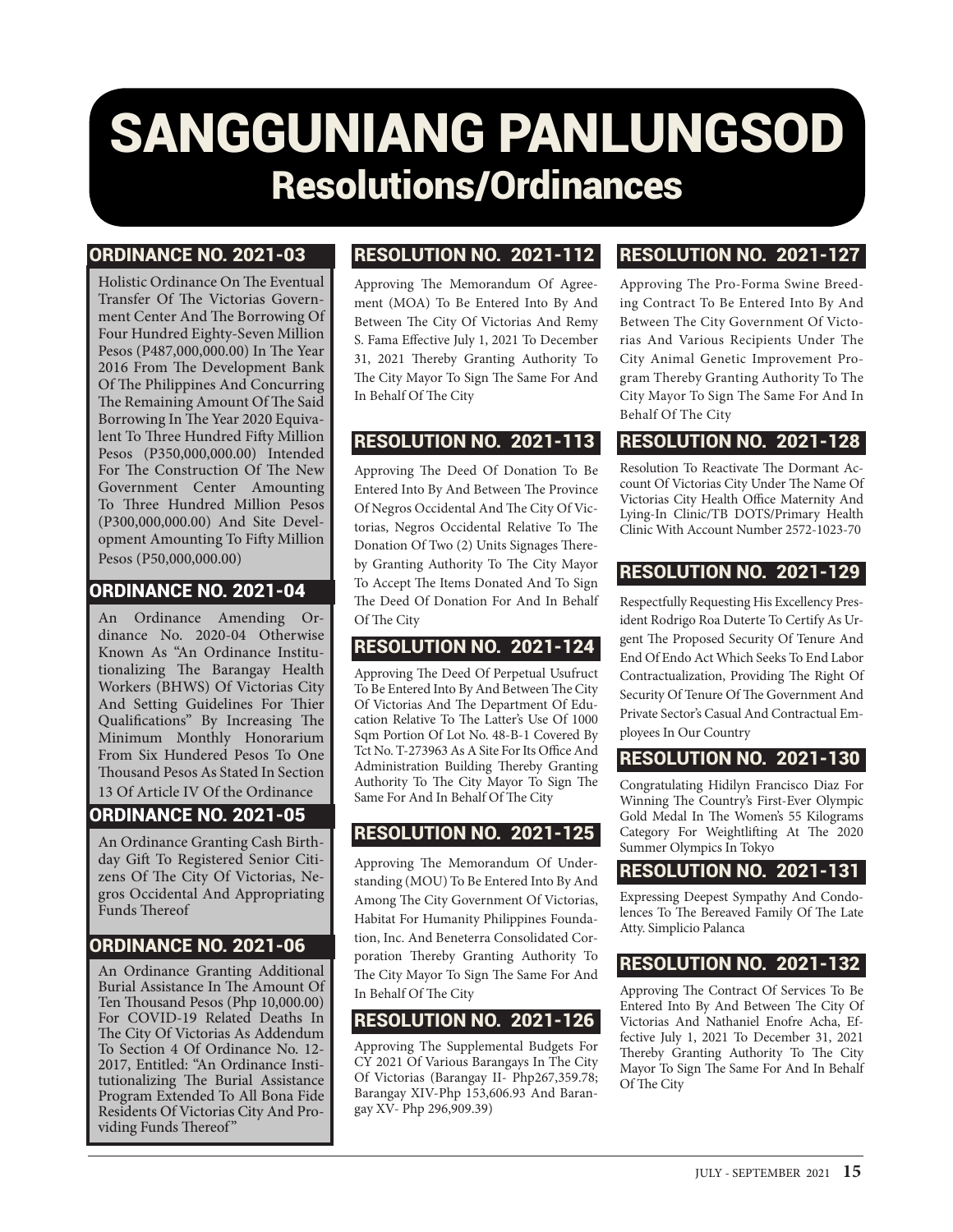## RESOLUTION NO. 2021-133

Commending The Various Tricycle Drivers And Operators Of The City Of Victorias For Their Exemplary And Admirable Character Of Honesty In The Performance Of Their Jobs

#### RESOLUTION NO. 2021-134

Authorizing The City Mayor To Increase The Monthly Allowance Of Barangay Nutrition Scholars (BNS) From One Thousand Six Hundred Pesos (Php 1,600.00) To Three Thousand Pesos (Php3,000.00) In The City Of Victorias

#### RESOLUTION NO. 2021-135

Approving The Memorandum Of Understanding (MOU) Between The City Of Victorias And The National Nutrition Council Relative To The Tutok Kainan Program Thereby Authorizing The City Mayor To Sign And Implement The Same For And In Behalf Of The City Of Victorias

#### RESOLUTION NO. 2021-136

Favoring The Deed Of Donation And Acceptance Between Beneterra Consolidated Corporation And The City Government Of Victorias Thereby Authorizing The City Mayor To Sign The Same For And In Behalf Of The City Of Victorias, Negros Occidental

#### RESOLUTION NO. 2021-137

Approving The Contract Of Services To Be Entered Into By And Between The City Of Victorias And Ann Rose B. Gicana, Effective July 1, 2021 To December 31, 2021 Thereby Granting Authority To The City Mayor To Sign The Same For And In Behalf Of The City

## RESOLUTION NO. 2021-138

Approving The Sangguniang Kabataan (SK) Annual Budget For CY 2021 Of Barangay XVII-A, Victorias City, Negros Occidental

## RESOLUTION NO. 2021-139

Respectfully Requesting The Local Chief Executive Through The Committee On Health And The City Health Office To Provide Financial Assistance/Incentive To All The Barangay Health Workers Who Rendered Services During The COVID-19 Vaccination Activities

#### RESOLUTION NO. 2021-140

Approving The Contract Of Services To Be Entered Into By And Between The City Of Victorias And Alyn Sany Marie Pajantoy,M.D., Effective July 1, 2021 To December 31, 2021 Thereby Granting Authority To The City Mayor To Sign The Same For And In Behalf Of The City

# RESOLUTION NO. 2021-141

Approving The Contract Of Services To Be Entered Into By And Between The City Of Victorias And Jose Tabang, M.D., Effective July 1, 2021 To December 31, 2021 Thereby Granting Authority To The City Mayor To Sign The Same For And In Behalf Of The City

## RESOLUTION NO. 2021-142

Approving The Contract Of Services To Be Entered Into By And Between The City Of Victorias And Cecille Gumban, M.D., Effective July 1, 2021 To December 31, 2021 Thereby Granting Authority To The City Mayor To Sign The Same For And In Behalf Of The City

## RESOLUTION NO. 2021-143

Approving The Contract Of Services To Be Entered Into By And Between The City Of Victorias And Minerva Romero, M.D., Effective July 1, 2021 To December 31, 2021 Thereby Granting Authority To The City Mayor To Sign The Same For And In Behalf Of The City

## RESOLUTION NO. 2021-144

Approving The Deed Of Absolute Sale With Restrictive Covenant To Be Entered Into By And Between The City Of Victorias And Rosana D. Cabalfin Relative To A Parcel Of Land, Particularly Lot 9, Blk 5, Pcs-06- 057110, Being A Portion Of Lot 84-B-1, Psd-06-020336, Situated At Barangay Victorias Viejo, Victorias City, Negros Occidental Thereby Granting Authority To The City Mayor To Sign The Same For And In Behalf Of The City

## RESOLUTION NO. 2021-145

Approving The Deed Of Absolute Sale With Restrictive Covenant To Be Entered Into By And Between The City Of Victorias And Christy B. Diopita Relative To A Parcel Of Land, Particularly Lot 10, Blk 13, Psd-06- 055814, Being A Portion Of Lot 1-A, Psd-06-049757, Situated At Barangay Dolores, Victorias City, Negros Occidental Thereby Granting Authority To The City Mayor To Sign The Same For And In Behalf Of The City

# RESOLUTION NO. 2021-146

Approving The Memorandum Of Agreement To Be Entered Into By And Between The Department Of Health-Western Visayas Center For Health Development And City Of Victorias Relative To The Transfer Of Funds For The Grant Of COVID-19 Special Risk Allowance From December 20, 2020 To April 30, 2021 To Eligible Health Workers Thereby Granting Authority To The City Mayor To Sign The Same For And In Behalf Of The City

# RESOLUTION NO. 2021-147

Approving The Deed Of Donation To Be Entered Into By And Between The Province Of Negros Occidental And The City Of Victorias, Negros Occidental Relative To The Donation Of Various Rescue Equipment Thereby Granting Authority To The City Mayor To Accept The Items Donated And To Sign The Deed Of Donation For And In Behalf Of The City

## RESOLUTION NO. 2021-148

Approving The Contract Of Services To Be Entered Into By And Between The City Of Victorias And Benny John Tocoyo, M.D., Effective July 1, 2021 To December 31, 2021 Thereby Granting Authority To The City Mayor To Sign The Same For And In Behalf Of The City

## RESOLUTION NO. 2021-149

Approving The Contract Of Services To Be Entered Into By And Between The City Of Victorias And Elaine Joy Patria, M.D., Effective July 1, 2021 To December 31, 2021 Thereby Granting Authority To The City Mayor To Sign The Same For And In Behalf Of The City

## RESOLUTION NO. 2021-150

Approving The Memorandum Of Agreement To Be Entered Into By And Between The City Of Victorias And The Victorias City Alliance Of Tricycle Owners And Drivers Association (VCATODA), Inc., Relative To The Implementation Of "Tindahan Ng VCATODA" Project Thereby Granting Authority To The City Mayor To Sign The Same For And In Behalf Of The City

# RESOLUTION NO. 2021-151

Congratulating The Panamyaw Chorale Of Colegio De Sta Ana De Victorias For Winning The Ist Place With 99% Rating In The U.s.a. World Music International Youth Competitions Held Last July 2021

#### RESOLUTION NO. 2021-152

Approving The Re-Appropriation And Reprogramming / Re-Alignment Of Unexpended Balances Of Programs/Projects/ Activities (PPAS) Under The 20% Development Fund In The Total Amount Of Php 29,897,638.90

## RESOLUTION NO. 2021-153

Approving The Re-Programming Of Unexpended Balances From Various Programs/ Projects/Activities Under The 20% Development Fund (Capital Outlay) Amounting ₱11,983,396.17 To COVID-19 Expenses And Support To Peace And Security For The Acquisition Of PNP Patrol Car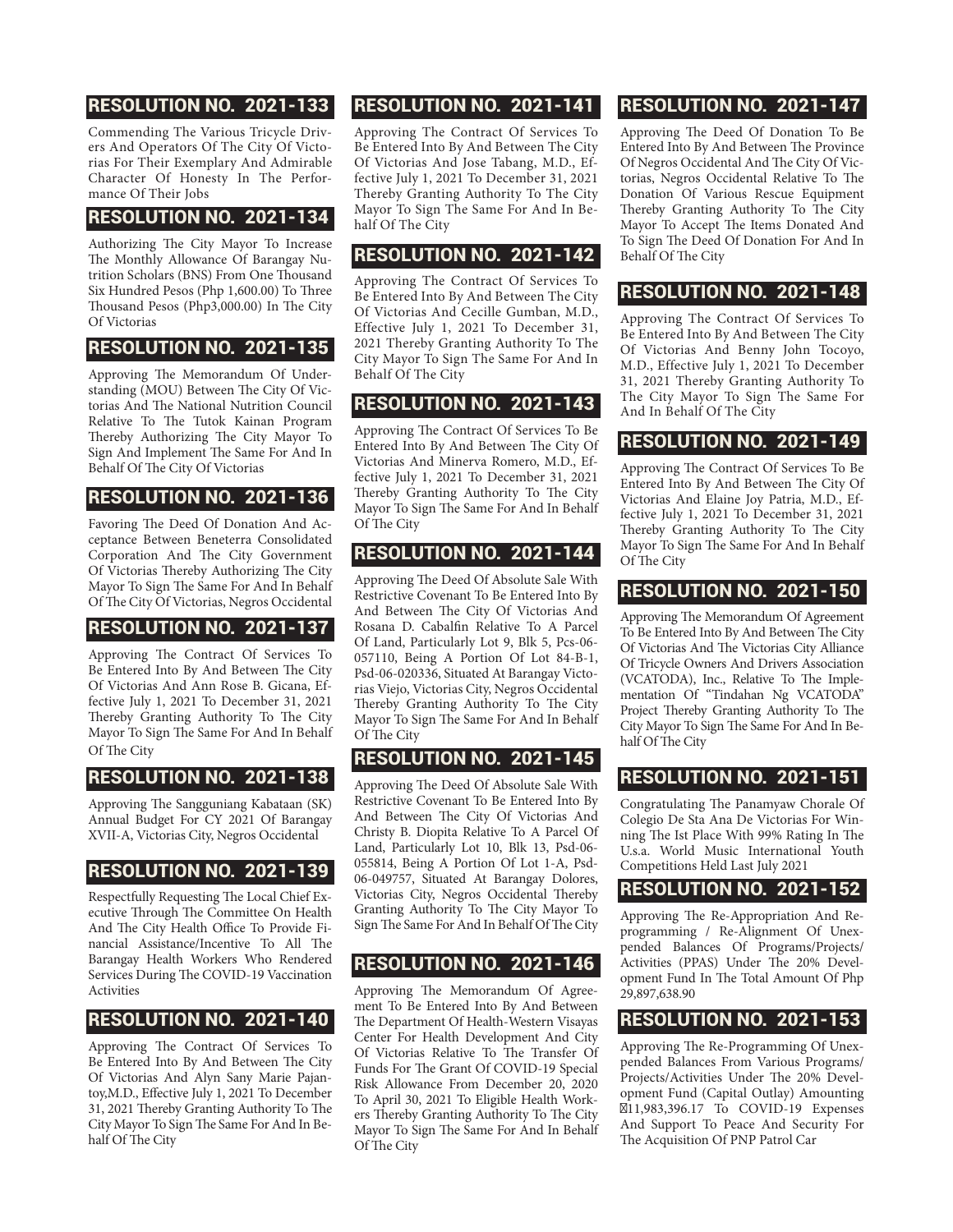## RESOLUTION NO. 2021-154

Approving The 2021 Supplemental Annual Investment Program (AIP) No.1 Of Victorias City Amounting To Php 131,377,656.16.

#### RESOLUTION NO. 2021-155

Approving The Supplemental Budget No. 1, Series Of 2021, Of Barangay XI, Victorias City, Negros Occidental Amounting To One Hundred Ninety Thousand Six Hundred Forty One Pesos & 29/100  $(190,641.29)$ 

#### RESOLUTION NO. 2021-156

Approving The Deed Of Absolute Sale With Restrictive Covenant To Be Entered Into By And Between The City Of Victorias And Raffy A. Divinagracia Relative To A Parcel Of Land, Particularly Lot 7, Blk 12, Psd-06-064924, Being A Portion Of Lot 84-A (LRC) Psd-43177, Situated At Victorias Viejo, Victorias City, Negros Occidental Thereby Granting Authority To The City Mayor To Sign The Same For And In Behalf Of The City

#### RESOLUTION NO. 2021-157

Approving The Applications For New Motorized Tricycle Operator's Permit Of Various Applicants Within The Territorial Jurisdiction Of The City Of Victorias, Negros Occidental Pursuant To City Ordinance No. 18-2017

## RESOLUTION NO. 2021-158

Approving The Sangguniang Kabataan (SK) Supplemental Budget For CY 2021 Of Barangay II, Victorias City, Negros Occidental Amounting To Two Hundred Thirty Thousand Three Hundred Ten & 37/100 (P230,310.37)

#### RESOLUTION NO. 2021-159

Approving The Supplemental Budget No. 1, Series Of 2021, Of Barangay X, Victorias City, Negros Occidental Amounting To One Hundred Twenty Thousand One Hundred Eighty Eight Pesos & 47/100 (P120,188.47)

#### RESOLUTION NO. 2021-160

Supporting Northern Negros Electric Cooperative, Inc. (NONECO's) Resolution No. 120 Series Of 2021, Requesting The National Grid Corporation (NGCP) For A Timeline Of Repair Of The Damaged Submarine Cable Located At Bio-Os River, Brgy, Jagna, Amlan, Negros Oriental To Address The Power Shortage In Negros Island

# RESOLUTION NO. 2021-161

Increasing The Monthly Allowance Of Barangay Tanods In The City Of Victorias From One Hundred Pesos (P100.00) To Three Hundred Pesos (P300.00) Subject To Availabilty Of Funds

#### RESOLUTION NO. 2021-162

Approving The Deed Of Absolute Sale With Restrictive Covenant To Be Entered Into By And Between The City Of Victorias And Jose J. Pido Relative To A Parcel Of Land, Particularly Lot 21, Blk 6, Psd-06-057110, Being A Portion Of Lot 84-B-1, Psd-06-020336, Situated At Barangay Victorias Viejo, Victorias City, Negros Occidental Thereby Granting Authority To The City Mayor To Sign The Same For And In Behalf Of The City

## RESOLUTION NO. 2021-163

Urging The Department Of Public Works And Highways (DPWH) To Promptly Settle The Damage They Caused To The Submarine Cable Of National Grid Corporation Of The Philippines (NGCP) Located At Bio-Os River, Brgy. Jagna, Amlan, Negros Oriental For The Immediate Restoration Of Lower Electric Charges Imposed By NONECO To Its Consumer

## RESOLUTION NO. 2021-164

Approving The Deed Of Donation To Be Entered Into By And Between The Provincial Government Of Negros Occidental And The City Of Victorias Relative To The Donation Of Sixteen (16) Piglets And Six (6) Gilts Thereby Granting Authority To The City Mayor To Accept The Donation And To Sign The Deed Of Donation For And In Behalf Of The City

#### RESOLUTION NO. 2021-165

Approving The Application For Accreditation Of Angelina 2 Farmers Association (A2FA) As Civil Society Organization In The City Of Victorias

## RESOLUTION NO. 2021-167

Approving The Deed Of Absolute Sale With Restrictive Covenant To Be Entered Into By And Between The City Of Victorias And Frank A. Armada Relative To A Parcel Of Land, Particularly Lot 7, Blk 3, Psd-06-0648924, Being A Portion Of Lot 84-A (LRC) Psd-043177, Situated At Barangay Victorias Viejo, Victorias City, Negros Occidental Thereby Granting Authority To The City Mayor To Sign The Same For And In Behalf Of The City

# RESOLUTION NO. 2021-168

Approving The Supplemental Budgets For CY 2021 Of Various Barangays In The City Of Victorias (Barangay III- P 428,087.66; Barangay VI-A - P 219,694.08 And Barangay XI- P511,868.74)

#### RESOLUTION NO. 2021-169

Approving The Sangguniang Kabataan (SK) Supplemental Budgets For CY 2021 Of Various Barangays In The City Of Victorias Negros Occidental (Barangay XV-A-P223,107.88 And Barangay XIX-P 314,943.61)

#### RESOLUTION NO. 2021-170

Expressing Deep Sympathy And Condolences To The Bereaved Family Of The Late Dr. Wilfredo V. Cayao

## RESOLUTION NO. 2021-171

Ratifying The Memorandum Of Agreement Entered Into By And Between The Department Of Health-Western Visayas Center For Health Development And City Of Victorias Dated June 28, 2021 Relative To The Transfer Of Funds For The Grant Of COVID-19 Special Risk Allowance From December 20, 2020 To April 30, 2021 To Eligible Health Workers

## RESOLUTION NO. 2021-172

Approving The Deed Of Absolute Sale With Restrictive Covenant To Be Entered Into By And Between The City Of Victorias And Arturo G. Arucan, Sr. Relative To A Parcel Of Land, Particularly Lot 12, Blk 4, Psd-06-057110, Being A Portion Of Lot 84-B-1, Psd-06-020336, Situated At Barangay Victorias Viejo, Victorias City, Negros Occidental Thereby Granting Authority To The City Mayor To Sign The Same For And In Behalf Of The City

#### RESOLUTION NO. 2021-173

Approving The Purchase Of Motor Vehicle By The Office Of The City Veterinary Office As Appropriated Under Sec. 3 (D.19) Of Appropriation Ordinance No. 03, Series Of 2020 Of The City Of Victorias, Negros Occidental

# RESOLUTION NO. 2021-174

Approving The Pro-Forma Swine Breeding Contract To Be Entered Into By And Between The City Government Of Victorias And Various Recipients Under The City Animal Genetic Improvement Program Thereby Granting Authority To The City Mayor To Sign The Same For And In Behalf Of The City